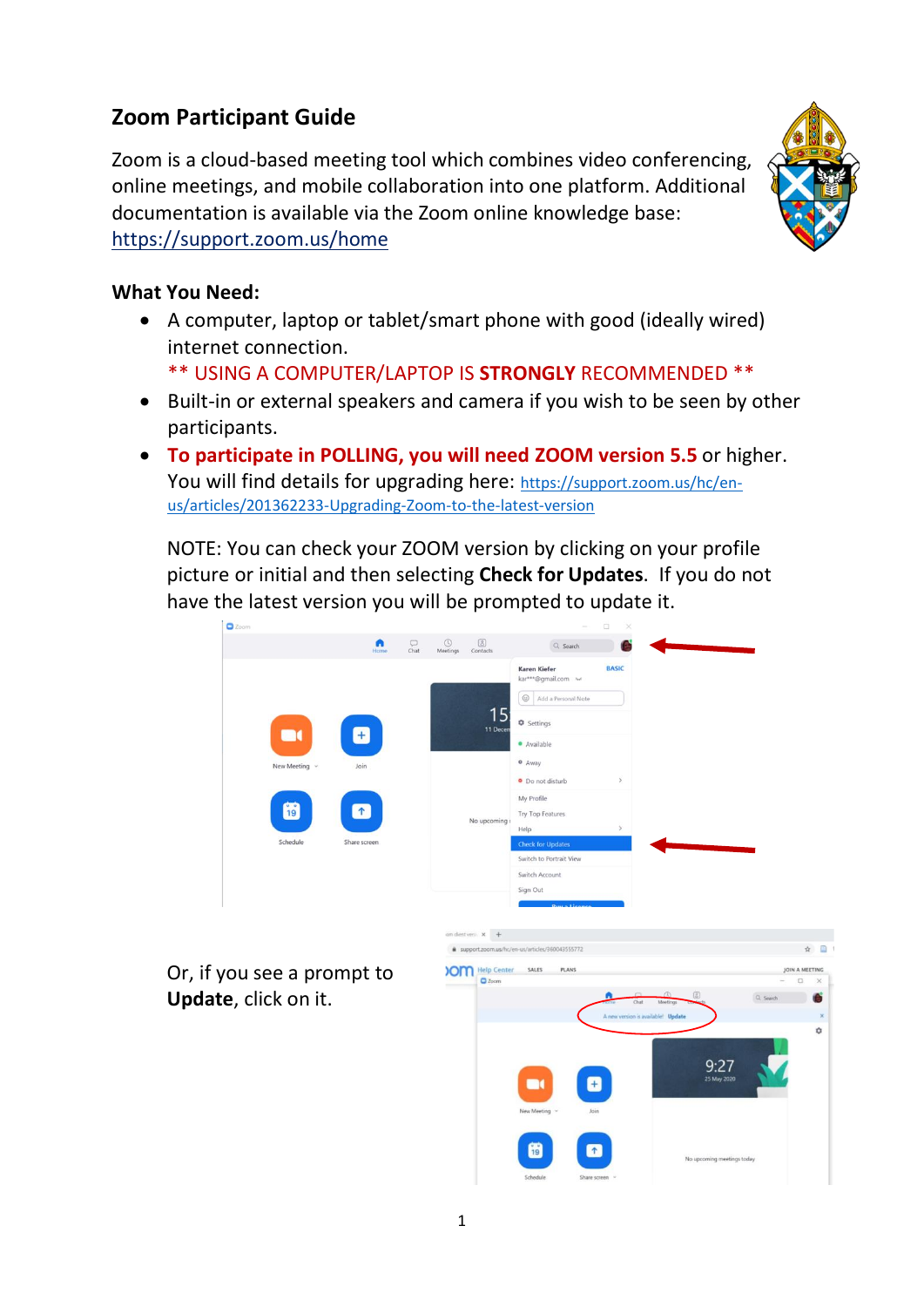### **I. Launching ZOOM**

When you're invited to participate in a Zoom meeting, you will be notified. **CLICK ON THE LINK PROVIDED**, which should have been provided in an email.

## **Waiting for the Meeting to Begin**

You may first enter a waiting room and see a message like this:

| Please wait, the meeting host will let you in soon. |
|-----------------------------------------------------|
|                                                     |
| <b>Personal Meeting Room</b>                        |
|                                                     |
|                                                     |
| Test speaker and microphone                         |

 Please be patient, the host will admit you to the meeting once it starts.

## **II. Controls in the ZOOM meeting**

#### **Upon Entering the Meeting:**

Your video and audio may not be on. In such cases you will need to unmute upon entering for others to hear you and start your video for others to see you. **But PLEASE DO NOT unmute if you enter the meeting during Liturgy or when someone is presenting.** The Host will also mute participants as necessary, as well as invite them to unmute or start their video when needed. See further below for some settings to adjust for best viewing and participating in the meeting.

#### **The Zoom Menu Bar**

The Zoom menu bar appears at the bottom of the Zoom window for most participants once the meeting begins (smart phones and tablet users may find the menu at the top). If you don't see the menu bar, move your mouse slightly and the bar will appear. (The bar may disappear after a few seconds when in full-screen mode.)



*You may not see all these controls and may need to click the … More option on the right. Some controls which you may want to know or explore are, from left to right:*

- 1 .Mute/Unmute your audio
- 2. Stop/Start your video
- 3. View a list of participants
- 4. View or type something in the Chat
- 5. Raise your hand or click on a reaction that will appear on the top left of your video frame
- 6. Leave or end the video meeting

*Note: PLEASE DO NOT CLICK ON SHARE SCREEN unless you are presenting, and the host is aware of that.*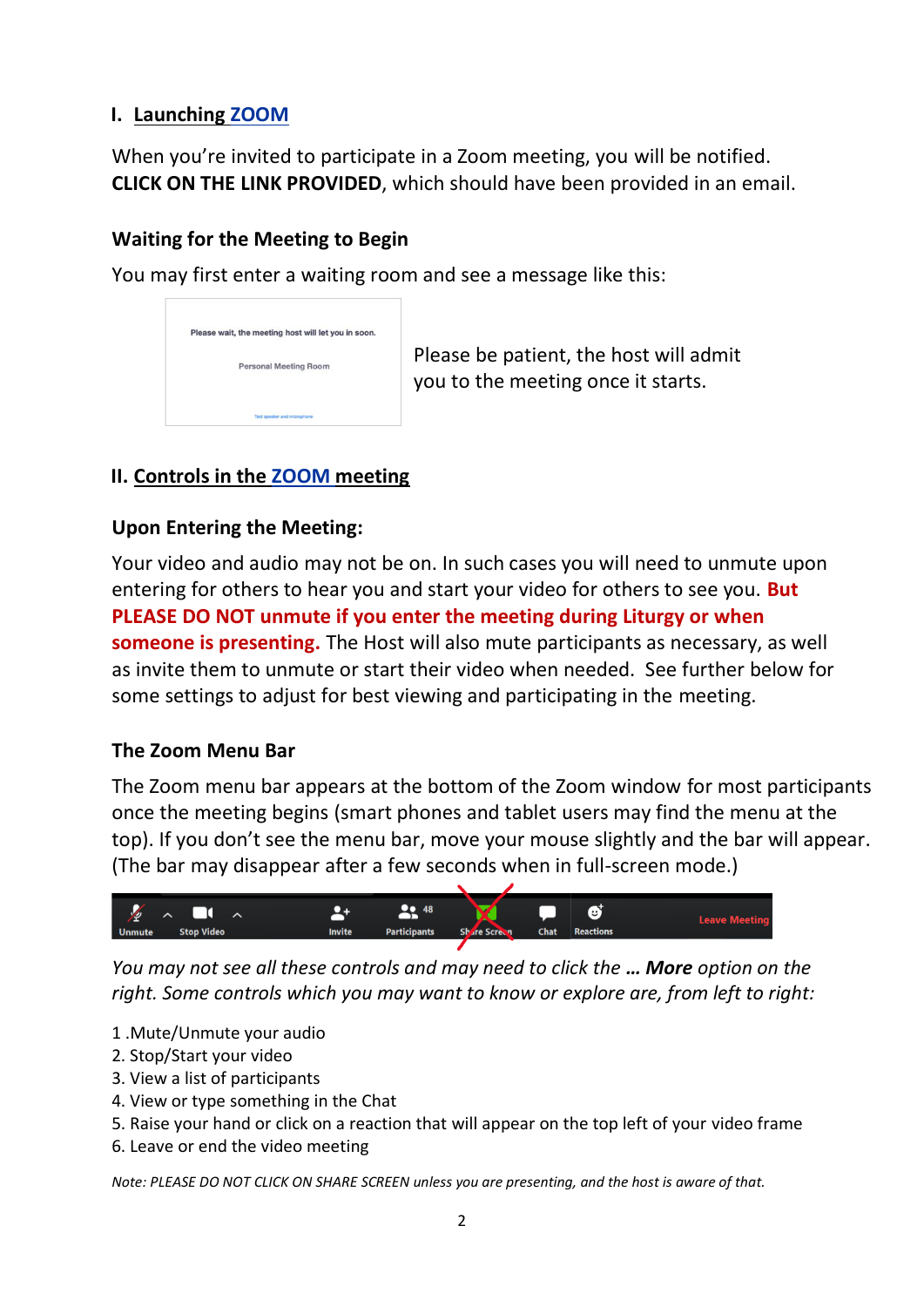## **Controls you need to know**

The most useful controls are those that allow you to **mute and unmute** your microphone, **stop and start your video**, and switch between *Gallery view* (in which you see everyone) and *Speaker view* (in which the person speaking takes up most of the screen). See details below.

## *Audio Mute and Unmute*

During a session you might be asked to mute your microphone (or the Host may mute all participants). This helps to minimise audio interruptions at inopportune times. Mute your audio by clicking on the microphone icon located in the lower left-hand corner of the menu bar.



## *Start and Stop Video*

The same applies to video. You can start and stop video for your participant window by clicking on the video icon next to the microphone located in the lower left-hand corner of the menu bar.



*Note: The Host can also stop your Audio and Video, and invite you to start them.*

## *Leaving the Session - ONLY AT THE END OF THE DAY*

Simply click on *End Meeting* on the right of the menu bar at the bottom of your screen (or you may see a button at the top right) and follow the prompts.



*Note: When the host leaves, they will have an option to end the meeting for everyone.*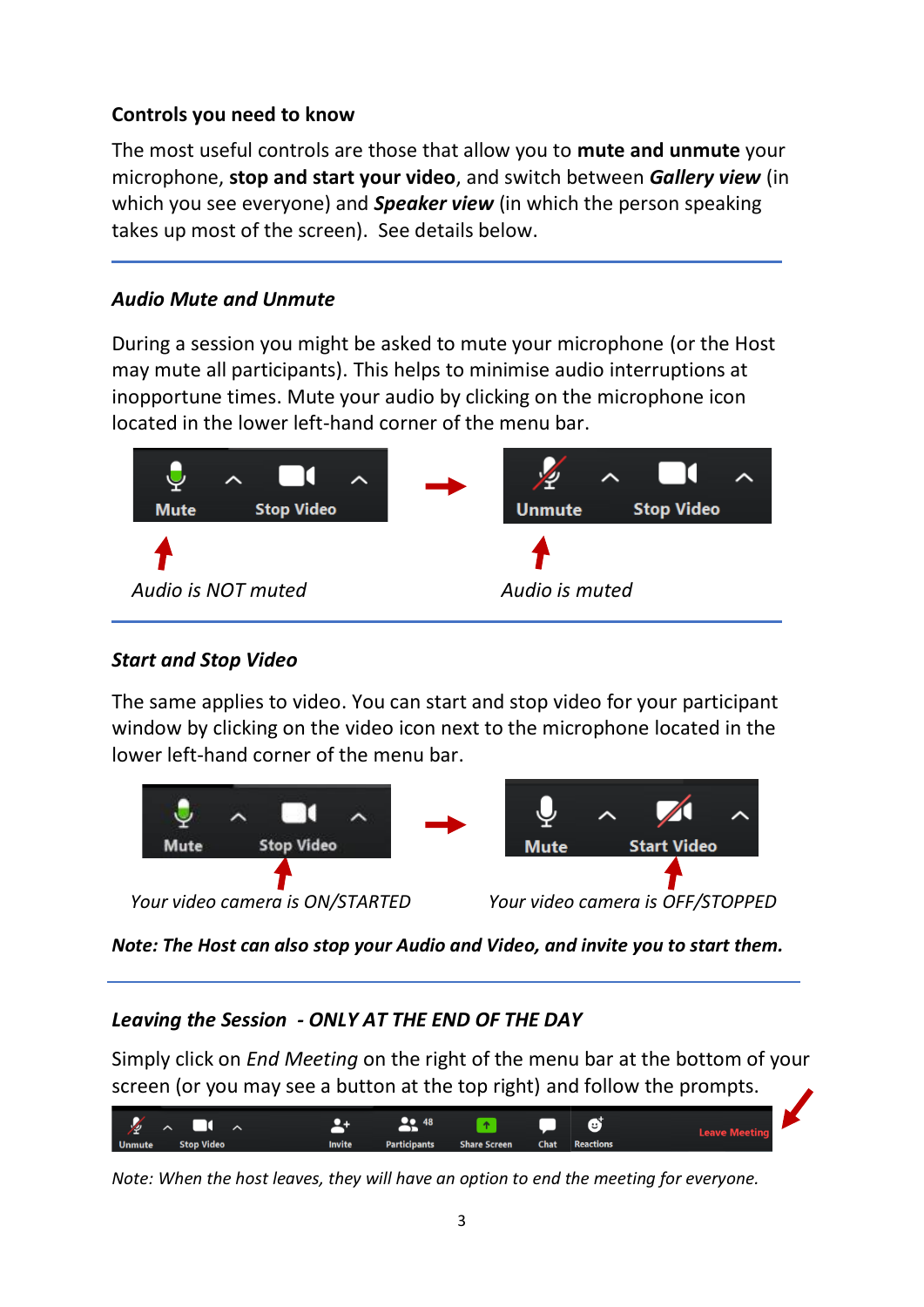#### **Speaker View and Gallery View**

You have **two views** you can toggle between: *Speaker view* **and** *Gallery view*.

Click on the **View** setting near the top right of the screen (for computer/laptop users) to switch between them.

*In Speaker view*, the person speaking will be prevalent on the screen and other participants will appear in small frames across the top or down the side. You can scroll through them.



*In Gallery view*, you will see all participants (up to 25 or 49 on one screen) in the same size frames. The frame of the person speaking will be highlighted. You can scroll to see additional participants beyond 25.



## **Selecting/Exiting Full Screen**

From the **View** option, you can also choose whether to see the ZOOM session in Fullscreen:

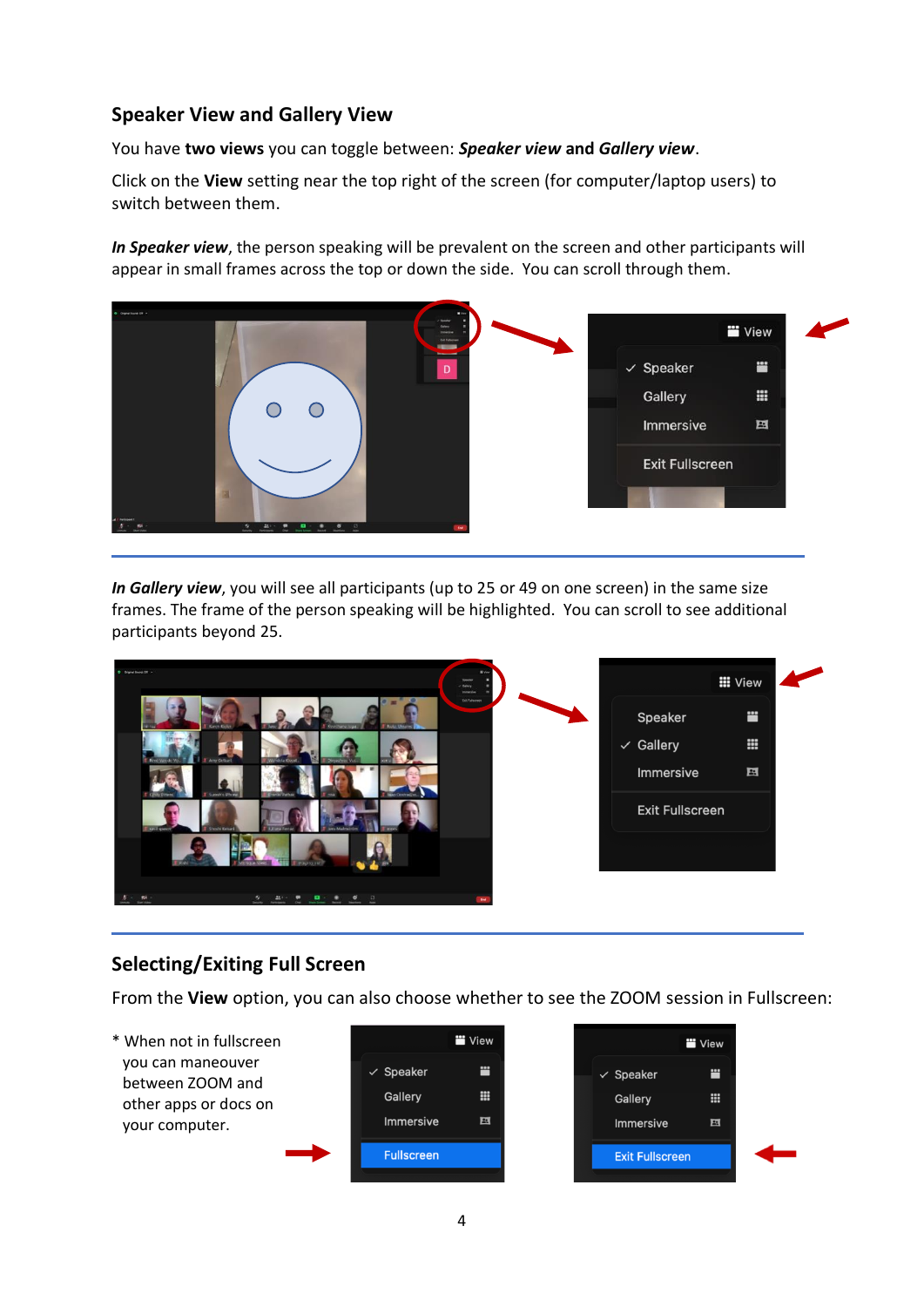### **Renaming yourself**

If you hover the mouse over your video frame, you will see a **….** symbol. Click on it to see a menu for your personal viewing settings.



*Rename* – Click to change your display name (the name displayed at the bottom of your frame).

Please change it to your name, your church, and your location.

#### **III. Voting and Indicating Approval during Synod ZOOM Meeting**

#### **1. Indicating Approval**

If asked during the meeting to indicate your approval of various things you can use the **Reactions** option on the ZOOM menu to **raise your hand**. You or the host can lower it.

The easiest way for the speaker or host to see your indication is to use the **Reactions** option on the ZOOM menu to **raise your hand**.



Doing so will display a raised hand in the top corner of your ZOOM frame that can be easily seen. It will remain there until you or the host lowers it.

## **2. Voting – ZOOM Polls**

If a formal vote is held a window will pop up with voting options.

Click on the circle next to the vote you wish to cast.

Then click the blue **Submit** button.

*NOTE: Non-voting participants should close the pop-up. (To do so, click the red button on the top left of the pop-up window.)*

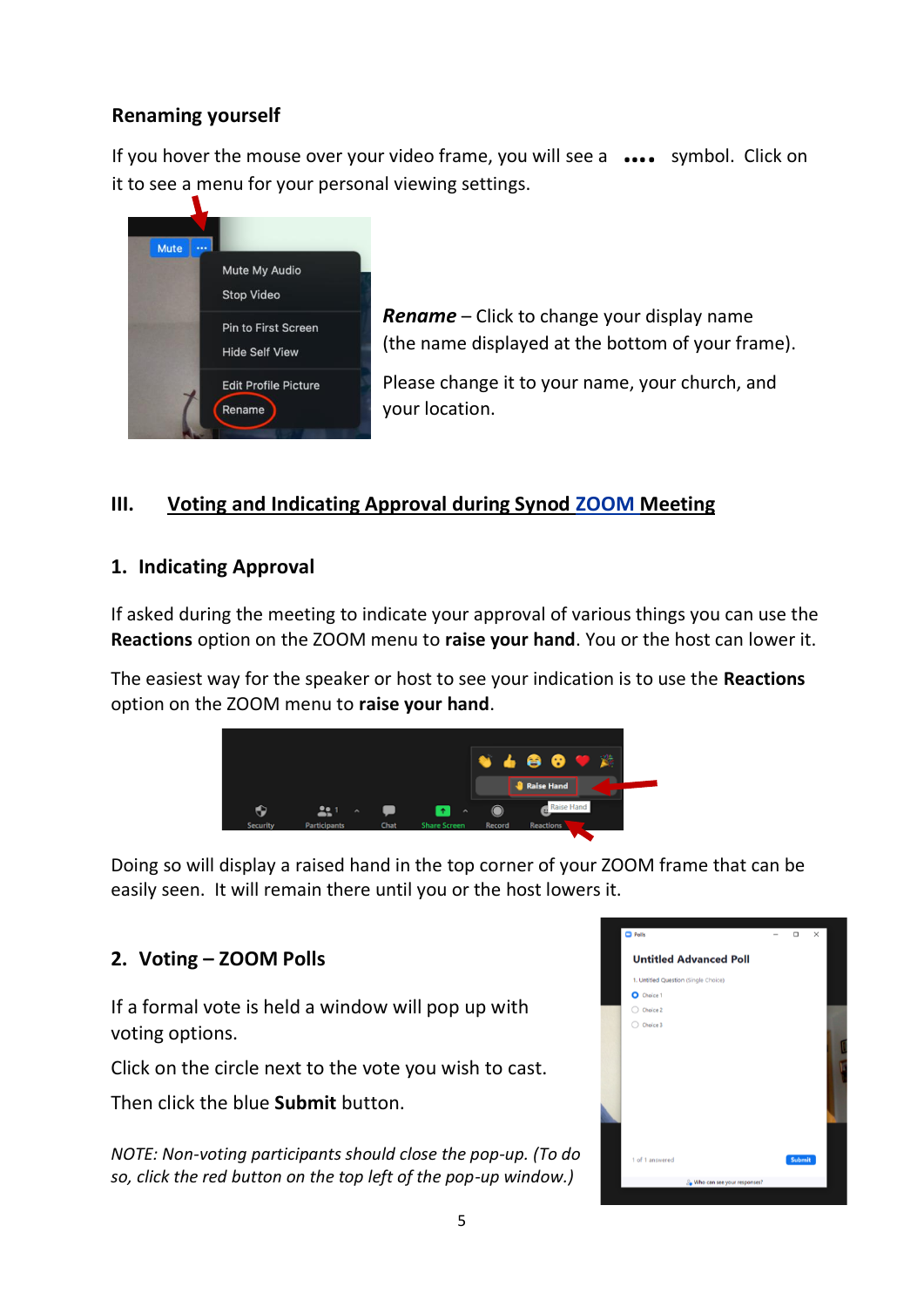#### **IV. Breakout Rooms**

During the meeting, you may break into smaller discussion groups. In such cases, the host will divide participants into several breakout rooms and you will automatically be sent into these. When this happens you will see a notification similar to this:



*\* If you happen to see a blue button labelled Join, click it.*

Once in your breakout room, you will want to have your video on and unmute. You will be alerted 60 seconds before the breakout rooms close. You do not need to do anything. You will automatically be re-joined to the main meeting when the breakout rooms close.

#### **V. Other Applications and Windows – and Relevant Documents for the Meeting**

Closing any applications you don't need for the session will improve the quality of your connection.

However, for meetings like Synod, CMD or other sessions, you may have received an email with documents that may be helpful to access during the session, and you may want to keep some of those windows open on your computer so you can refer to them during the meeting.

## **To do so, you will need to be familiar with navigating multiple windows on your screen.**

**NOTE**: If you are uncomfortable navigating multiple windows on your screen while attending the Zoom session, you may want to print relevant documents beforehand so you can refer to them in hard copy during the meeting. *Please be aware, however, of the carbon footprint in doing so.*

Below are some tips for managing windows on Windows and Mac computers.